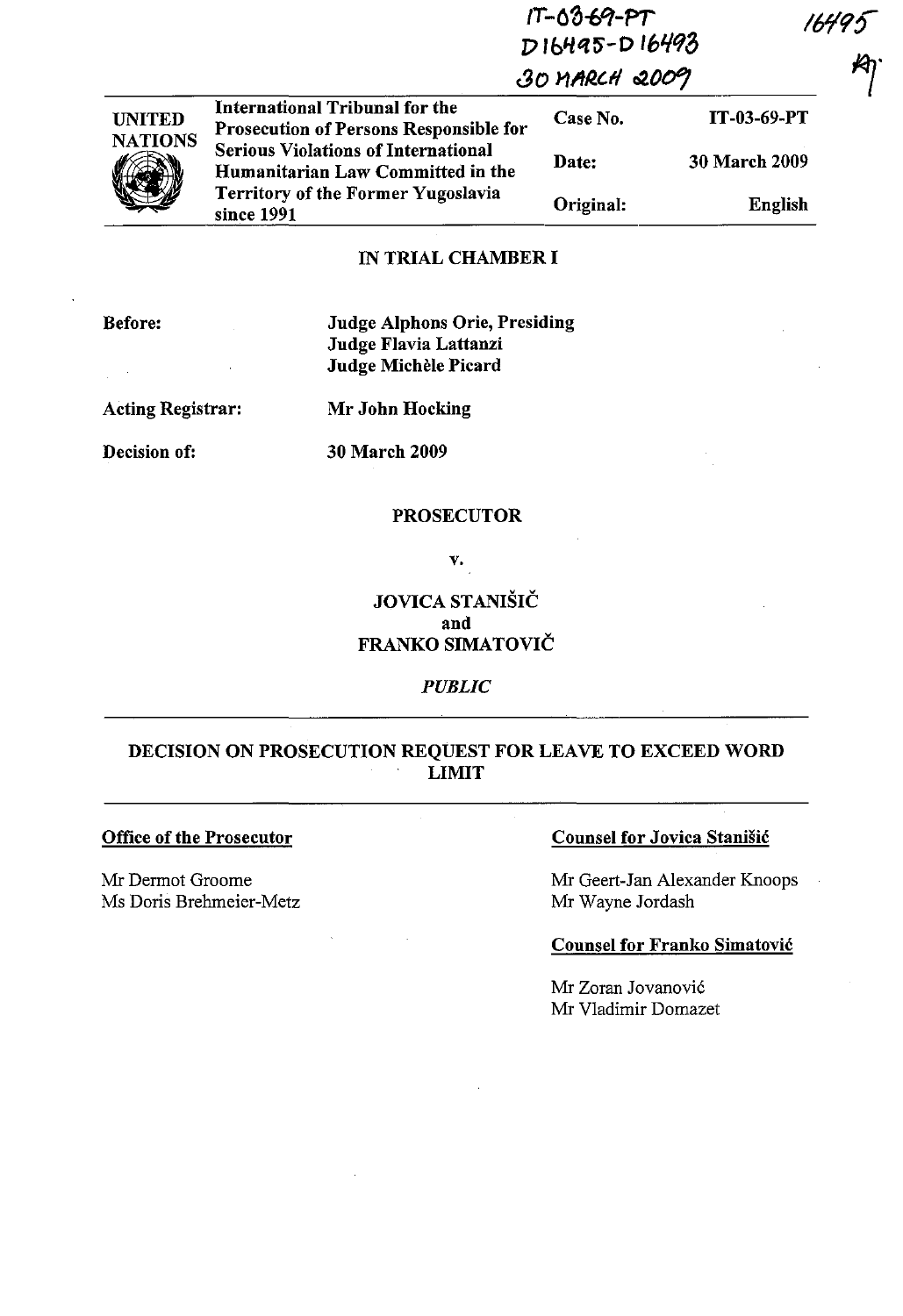#### **Procedural History and Submissions**

1. **On** 10 March 2009, the Prosecution filed a request for leave to exceed the word limit in a forthcoming motion on the state of health of the Accused Stanišić and the Chamber's reassessment thereof.<sup>1</sup> It submitted that the question of whether and how it can be ascertained that the Accused Stanišić will stand trial is complex and requires detailed analysis.<sup>2</sup> The Prosecution further stated that it deems it necessary to comprehensively rearticulate its position in light of previous litigation on the state of health of the Accused Stanišić rather than incorporating the procedural history by reference.<sup>3</sup> In that respect, it also drew attention to the fact that the composition of the Trial Chamber has changed since the time of the earlier litigation.<sup>4</sup>

2. On 11 March 2009 at a status conference, the Stanišić Defence conceded to the fact that matters concerning the health of the Accused are complex but while urging for brevity and expressing that a procedural history summary would be superfluous, did not object to the Request.<sup>5</sup> The Simatović Defence also did not object to the Request.<sup>6</sup>

#### **Discussion**

3. The Prosecution has not clearly specified the areas in its forthcoming motion which it considers to be in need of elaboration beyond the word limit. The Chamber in this regard reminds the Prosecution of what it already stated at the status conference on 11 March 2009, that it is aware of the procedural history relating to the state of health of the Accused Stanisi6, and although the composition of the Chamber has changed, does not need the previous health litigation repeated in a motion.<sup>7</sup> Further, the Chamber does not deny the complexity of the matter, but considers that whatever is to be addressed in the Prosecution's motion can be sufficiently dealt with in the confines of the established word limit. However, recognising that the areas in which the Prosecution would like to elaborate remain unclear at this point, the Chamber leaves open the possibility to invite the Prosecution to supplement the motion if further clarification is needed. In that respect, the Chamber invites the Prosecution to indicate

<sup>&</sup>lt;sup>1</sup> Prosecution Request for Leave to Exceed the Word Limit, 10 March 2009 ("Request"), paras 1, 3-4.

 $2$  Ibid., para. 3.

 $3$  Ibid.

Ibid.

sT. 1318, 1321.

P. 1319.